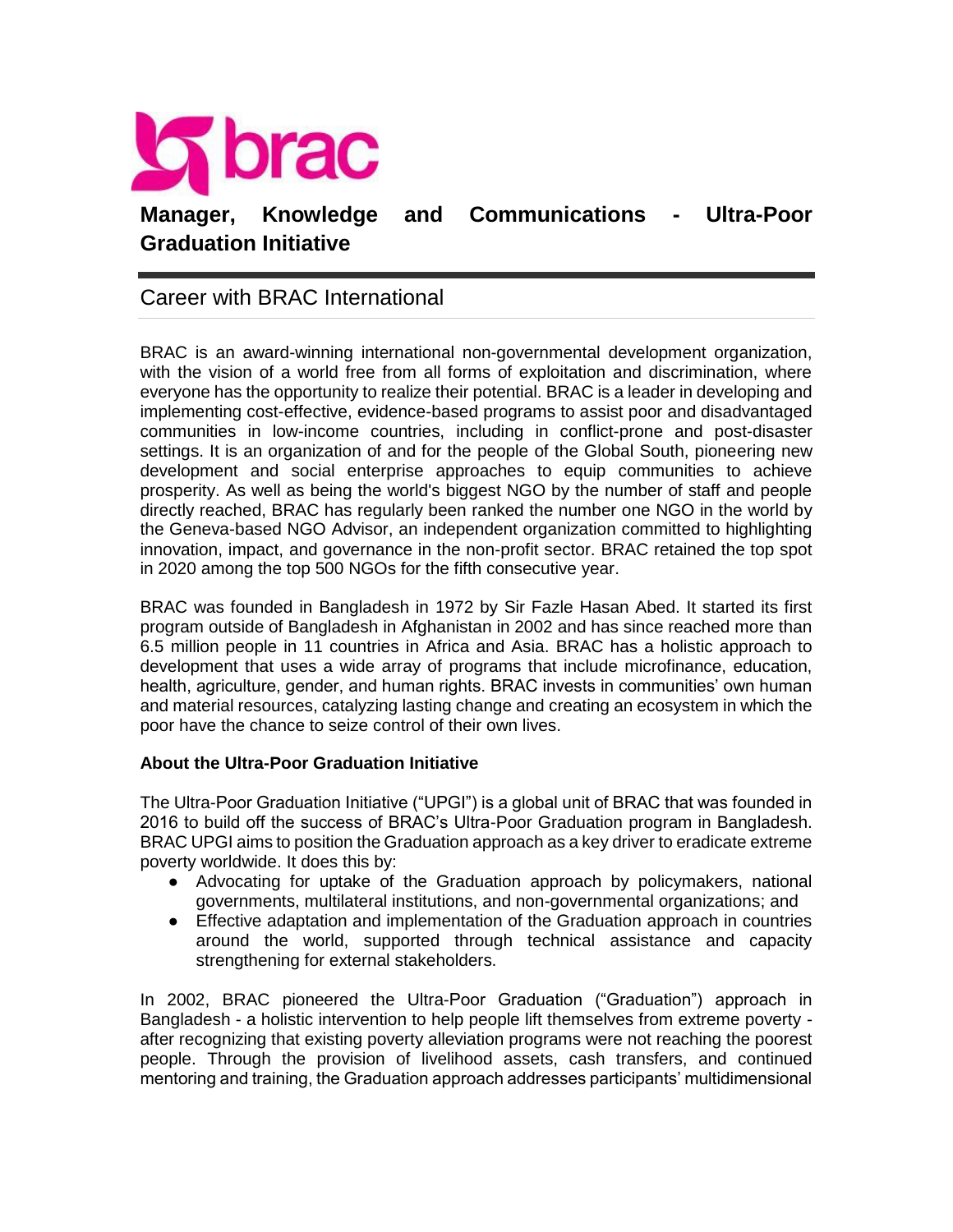needs within the local context and 'graduates' people from extreme poverty into sustainable livelihoods.

Graduation is an evidence-based, scalable intervention proven to break the poverty trap for the long term. So far, BRAC's flagship Graduation program has impacted over 2 million Bangladeshi households—totaling over 9 million people. To help eradicate extreme poverty, BRAC UPGI is working to scale globally by integrating Graduation into existing government programs and help 21 million more people lift themselves from extreme poverty by 2026.

But BRAC UPGI cannot do it alone. This is beyond the means and capacity of a single organization- no matter how ambitious or innovative. Sustainability and scale demands change at the systems level with active government engagement. BRAC UPGI is committed to creating effective solutions that leverage the available resources and existing programming to achieve the long-term benefits demonstrated by Graduation. The organization is partnering with governments, as well as multilateral institutions, NGOs, and civil society, in countries where BRAC UPGI thinks it can have maximum impact and drive greater uptake for Graduation.

### About the Position

The [BRAC Ultra-Poor Graduation Initiative](http://bracultrapoorgraduation.org/) (UPGI) seeks to hire a Manager of Knowledge and Communications to support BRAC UPGI's efforts to scale the Graduation approach. The Manager will be a key resource to the whole global UPGI program with ties to the Technical Assistance, Government Systems, Communications and Advocacy Units in the organisation and coordination of global initiatives and events that leverage the Ultra-Poor Graduation Programme in Bangladesh. This will include working on knowledge and insights generation, immersion visits, local or regional events, in addition to other UPGI initiatives as needed and able.

As the position will work with a global team, some of whom are based in East Asia, Africa, Europe and North America, the applicants will be asked to work flexibly on some occasions in ways consistent with being a part of a global operation.

#### Responsibilities

- Serve as the focal at UPGI to organise, coordinate and prepare key learning content with UPG programme colleagues on immersion visits to UPG programme in Bangladesh.
- Work with Technical Assistance and Government Systems Units to extract and distill operational insights on how BRAC manages UPG programs at scale and develops innovations. This includes writing up and documenting how Graduation programs are managed and distilling both formal and informal systems BRAC has developed to sustain high quality programs at large scale.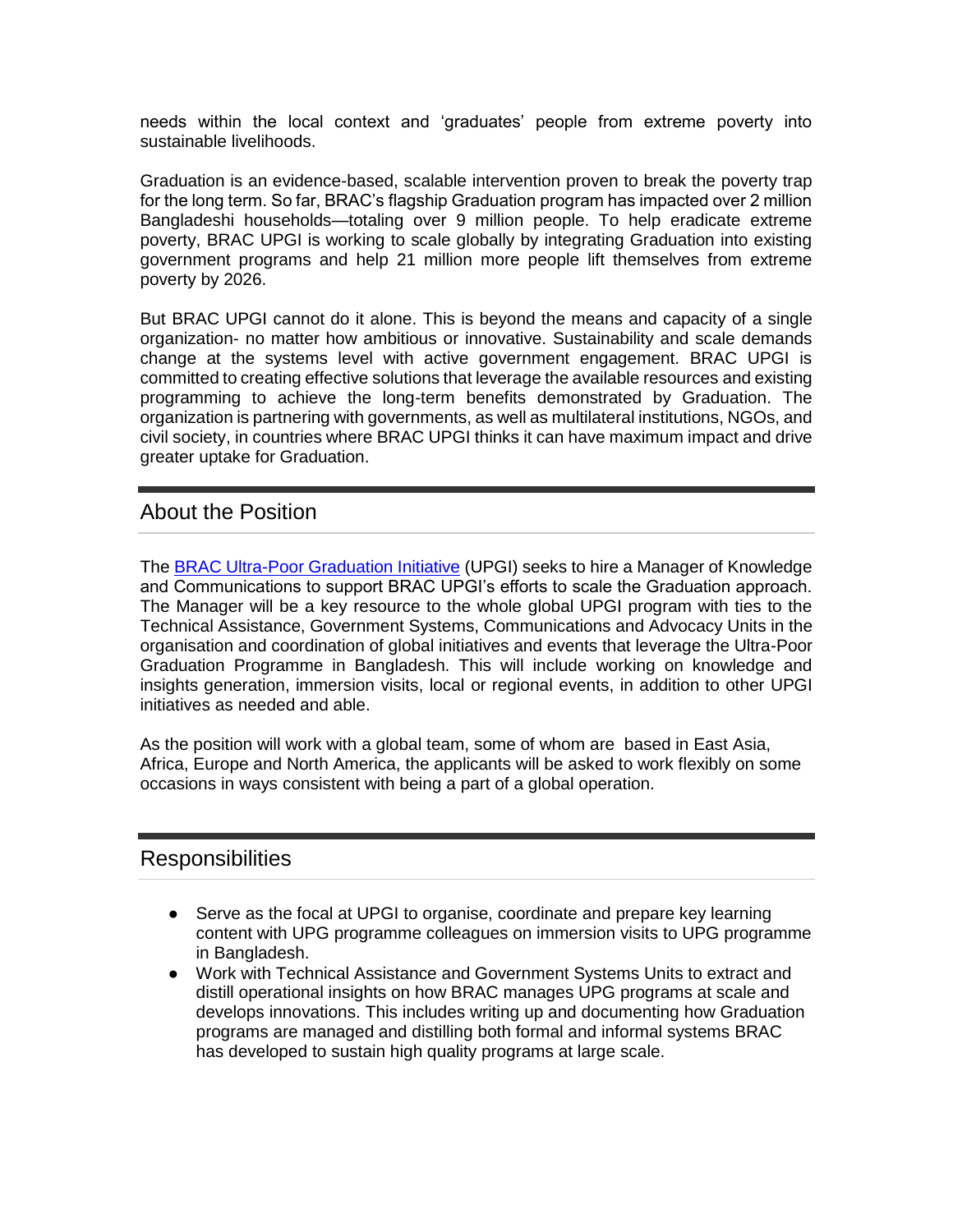- Serve as a resource to help draw out, document, and exchange lessons on best practices between UPGI and UPG programme colleagues, and field knowledge requests from other parts of BRAC as needed;
- Work with Communications and other units to contribute to knowledge products, content for newsletters, reports, promotional materials, knowledge products, policy and program briefs, and talking points for colleagues.
- Work with Global Advocacy Unit to support Asia regional advocacy initiatives which may include partnership development, research on regional policy agendas, and events planning as needed.
- Other duties as assigned.

#### **Safeguarding Responsibilities**

- Ensure the safety of team members from any harm, abuse, neglect, harassment, and exploitation to achieve the program's goals of safeguarding implementation.
- Practice, promote and endorse the issues of safeguarding policy among team members and ensure the implementation of safeguarding standards in every course of action.
- Follow the safeguarding reporting procedure in case any reportable incident takes place, and encourage others to do so

# Qualifications

- Experience with a range of poverty reduction tools and approaches;
- Commitment to BRAC and UPGI's mission to see Graduation scaled within government;
- Strong writing ability that is effective at communicating and tailor messages in a compelling way to key audiences and partners;
- Comfortable with academic research, including familiarity with different research methods, and ability to translate academic research papers into clear takeaways;
- Ability to work independently and collaboratively as part of a remote, multicultural team;
- Highly organised with ability to take initiative and effectively manage competing work streams and tight deadlines;
- Diplomatic, with strong interpersonal skills, and a high degree of cultural sensitivity;
- Excellent writing and speaking skills in English and Bangla
- Bachelor's degree, Masters degree an advantage, with a preference given to candidates with degrees in international development, or public policy or other relevant field
- 5-7 years experience working in international development preferred
- Prior experience with knowledge management an advantage
- Prior work experience in Bangladesh an advantage